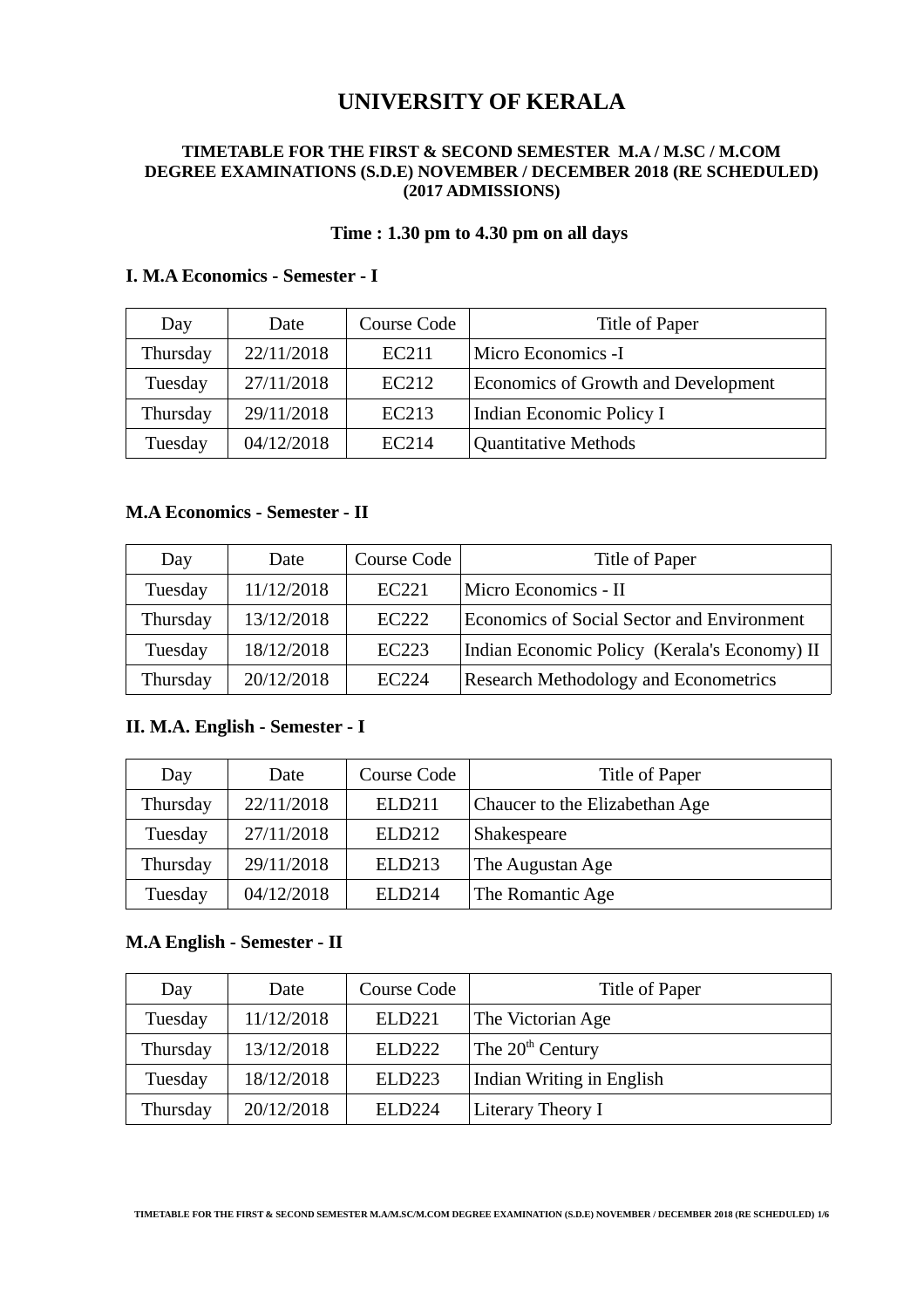| Day      | Date       | Course Code | Title of Paper                                       |
|----------|------------|-------------|------------------------------------------------------|
| Thursday | 22/11/2018 | PADC001     | Theories and Concepts of Public<br>Administration    |
| Tuesday  | 27/11/2018 | PADC002     | Indian Government and Politics                       |
| Thursday | 29/11/2018 | PADC003     | Human Resource Management                            |
| Tuesday  | 04/12/2018 | PADE001     | Elective Course (Human Rights and<br>Administration) |

### **III. M A Public Administration - Semester - I**

### **M A Public Administration - Semester - II**

| Day      | Date       | Course Code | Title of Paper                                                      |
|----------|------------|-------------|---------------------------------------------------------------------|
| Tuesday  | 11/12/2018 | PADC004     | Development Administration and<br>Decentralized Governance in India |
| Thursday | 13/12/2018 | PADC005     | <b>Public Personnel Administration</b>                              |
| Tuesday  | 18/12/2018 | PADC006     | Public Policy Analysis                                              |
| Thursday | 20/12/2018 | PADE002     | Elective Course (Public Sector Management)                          |

### **IV. M A Political Science - Semester - I**

| Day      | Date       | Course Code   | Title of Paper                          |
|----------|------------|---------------|-----------------------------------------|
| Thursday | 22/11/2018 | <b>PS 511</b> | Modern Western Political Thought        |
| Tuesday  | 27/11/2018 | <b>PS 512</b> | Contemporary Political Theory           |
| Thursday | 29/11/2018 | <b>PS 513</b> | <b>Indian Government &amp; Politics</b> |
| Tuesday  | 04/12/2018 | <b>PS 514</b> | <b>Elective - Gender Politics</b>       |

### **M A Political Science - Semester - II**

| Day      | Date       | Course Code   | Title of Paper                                    |
|----------|------------|---------------|---------------------------------------------------|
| Tuesday  | 11/12/2018 | <b>PS 521</b> | <b>Comparative Politics</b>                       |
| Thursday | 13/12/2018 | <b>PS 522</b> | Theories and Concepts of Public<br>Administration |
| Tuesday  | 18/12/2018 | <b>PS 523</b> | Theories and Concepts of International Politics   |
| Thursday | 20/12/2018 | <b>PS 524</b> | Elective - State and Society in Kerala            |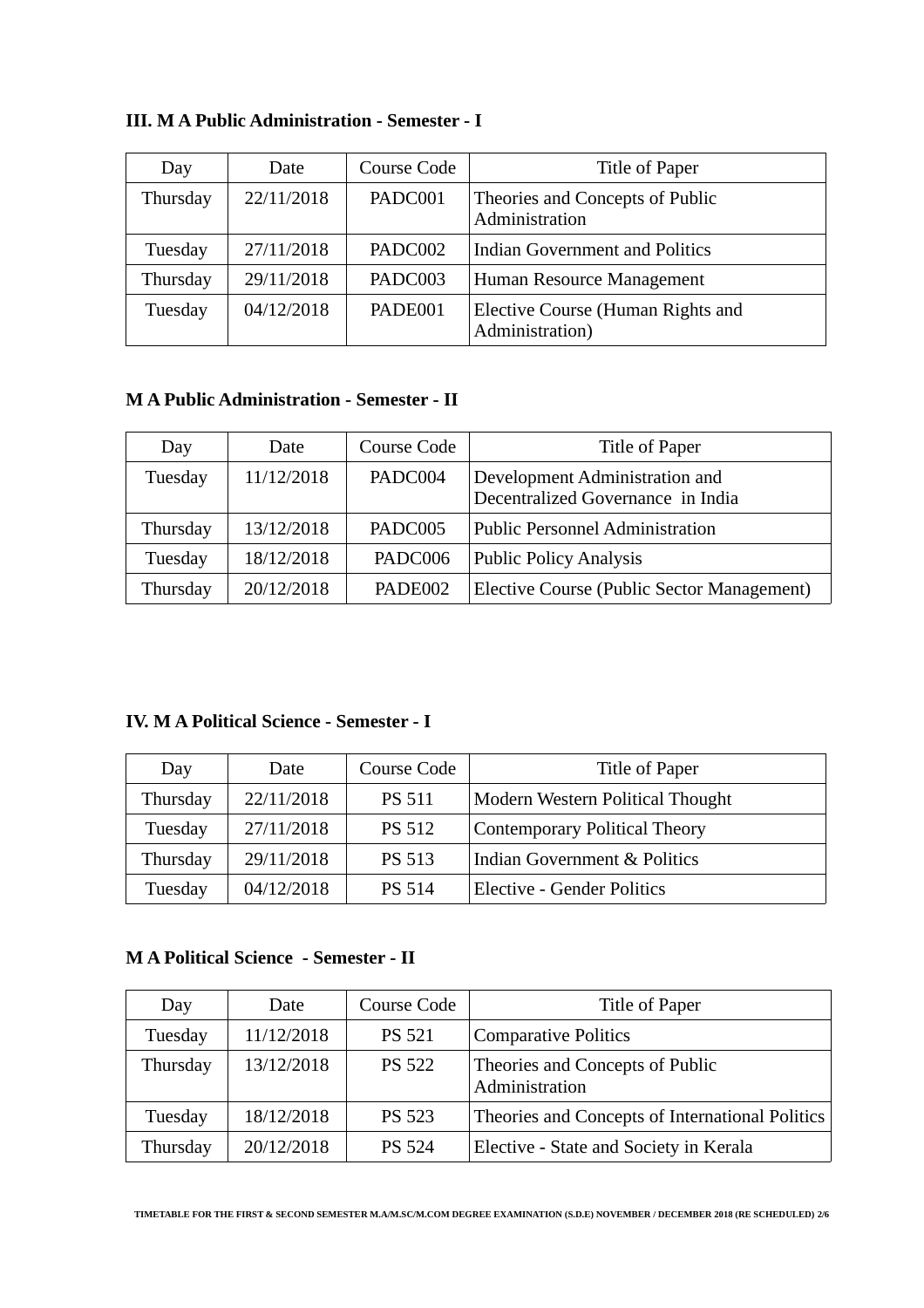#### **V. M A Hindi - Semester - I**

| Day      | Date       | Course Code   | Title of Paper                                                    |
|----------|------------|---------------|-------------------------------------------------------------------|
| Thursday | 22/11/2018 | <b>HL1101</b> | Ancient Poetry: Early and Riti Periods                            |
| Tuesday  | 27/11/2018 | HL1102        | Novel and Short Story                                             |
| Thursday | 29/11/2018 | HL1103        | History of Hindi Literature: Early and<br><b>Medieval Periods</b> |
| Tuesday  | 04/12/2018 | <b>HL1104</b> | Indian and Western Literary Thoughts                              |

### **M A Hindi - Semester - II**

| Day      | Date       | Course Code   | Title of Paper                             |
|----------|------------|---------------|--------------------------------------------|
| Tuesday  | 11/12/2018 | HL1105        | Medieval Poetry: Bhakti Period             |
| Thursday | 13/12/2018 | <b>HL1106</b> | Linguistics and History of Hindi Language  |
| Tuesday  | 18/12/2018 | HL1107        | History of Hindi Literature: Modern Period |
| Thursday | 20/12/2018 | <b>HL1108</b> | <b>Functional Hindi</b>                    |

# **VI. M A Sociology - Semester - I**

| Day      | Date       | Course Code         | Title of Paper                           |
|----------|------------|---------------------|------------------------------------------|
| Thursday | 22/11/2018 | SO <sub>2.1.1</sub> | Development of Sociology as a Discipline |
| Tuesday  | 27/11/2018 | SO <sub>2.1.2</sub> | Theoretical Foundations in Sociology     |
| Thursday | 29/11/2018 | SO <sub>2.1.3</sub> | Perspectives on Indian Society           |
| Tuesday  | 04/12/2018 | SO <sub>2.1.4</sub> | Social Research Methods - I              |

# **M A Sociology - Semester - II**

| Day      | Date       | <b>Course Code</b>    | Title of Paper                        |
|----------|------------|-----------------------|---------------------------------------|
| Tuesday  | 11/12/2018 | SO <sub>2.2.1</sub>   | Sociology of Development              |
| Thursday | 13/12/2018 | SO <sub>2.2.2</sub>   | Social Policy and Planning            |
| Tuesday  | 18/12/2018 | SO <sub>2.2.3</sub>   | Social Research Methods - II          |
| Thursday | 20/12/2018 | SO <sub>2.2.4</sub> B | Sociology of Marginalized Communities |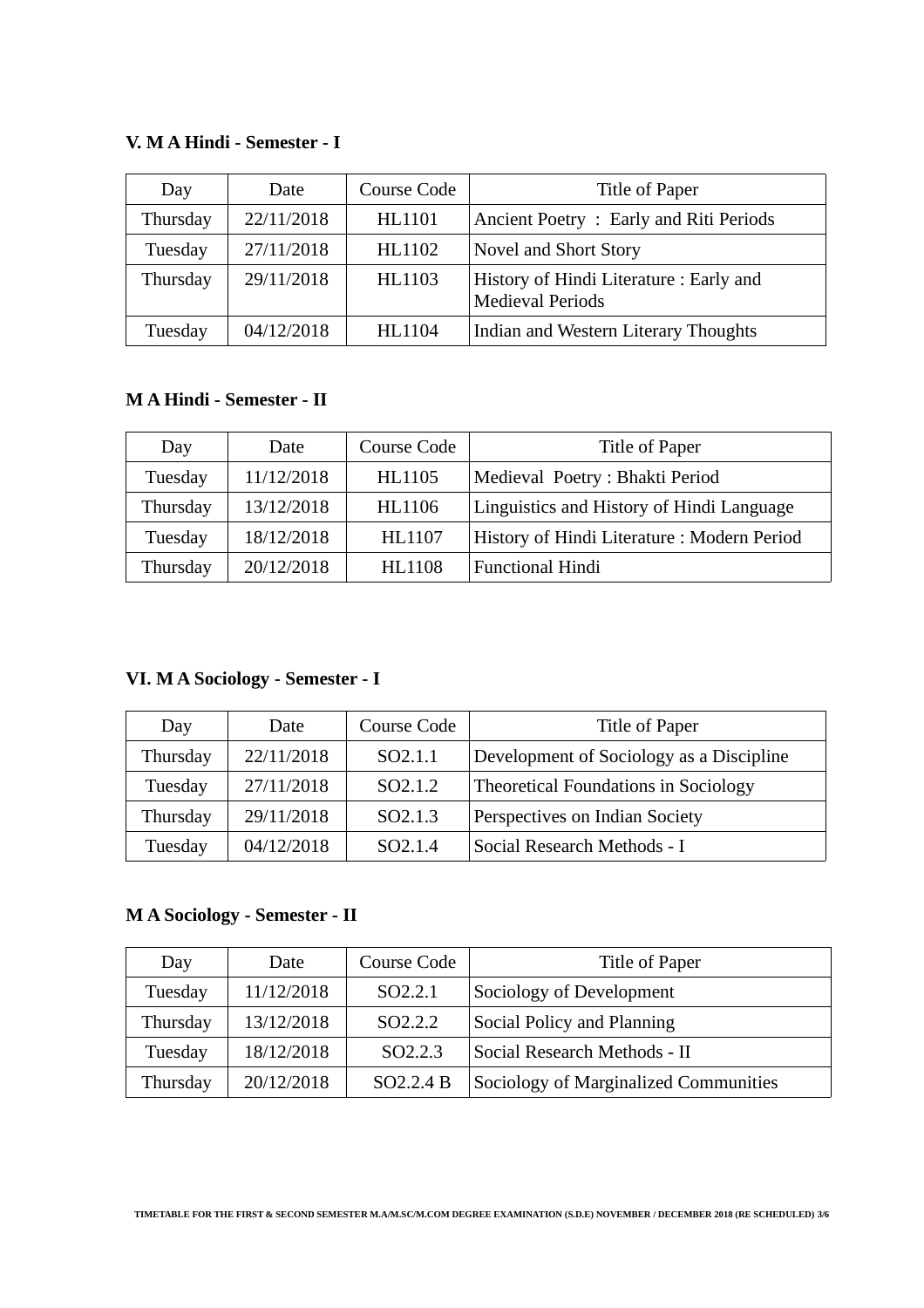| Day      | Date       | Course Code    | Title of Paper                                  |
|----------|------------|----------------|-------------------------------------------------|
| Thursday | 22/11/2018 | <b>MLD 211</b> | Pracheena Sahithyam                             |
| Tuesday  | 27/11/2018 | <b>MLD 212</b> | Madhyakaala Sahithyam                           |
| Thursday | 29/11/2018 | <b>MLD 213</b> | Kerala Samskaram                                |
| Tuesday  | 04/12/2018 | <b>MLD 214</b> | Malayala vyakaranam Gaveshana Reeti<br>Shastram |

# **VII. M A Malayalam - Semester - I**

# **M A Malayalam - Semester - II**

| Day      | Date       | Course Code    | Title of Paper                                                |
|----------|------------|----------------|---------------------------------------------------------------|
| Tuesday  | 11/12/2018 | <b>MLD 221</b> | Adhunika Sahithyam - Gadhyam                                  |
| Thursday | 13/12/2018 | <b>MLD 222</b> | Adhunika Sahithyam - Padhyam                                  |
| Tuesday  | 18/12/2018 | <b>MLD 223</b> | Sahithya Meemamsa - Pourasthyam                               |
| Thursday | 20/12/2018 | <b>MLD 224</b> | Sahithya Meemamsa - Paschathyam<br>Gaveshana Reethi Shasthram |

# **VIII. M A History - Semester - I**

| Day      | Date       | Course Code     | Title of Paper                             |
|----------|------------|-----------------|--------------------------------------------|
| Thursday | 22/11/2018 | HY 211          | Historical Method - I                      |
| Tuesday  | 27/11/2018 | HY 212          | Indian History - I (Up to 600 AD)          |
| Thursday | 29/11/2018 | HY 213          | Kerala History - I (Up to 12th century AD) |
| Tuesday  | 04/12/2018 | <b>HY 214 A</b> | <b>Bronze Age Civilizations (Elective)</b> |

### **M A History - Semester - II**

| Day      | Date       | Course Code     | Title of Paper                        |
|----------|------------|-----------------|---------------------------------------|
| Tuesday  | 11/12/2018 | HY 221          | Historical Method - II                |
| Thursday | 13/12/2018 | HY 222          | Indian History - II (600 - 1700)      |
| Tuesday  | 18/12/2018 | HY 223          | Kerala History - II (From 1201 -1800) |
| Thursday | 20/12/2018 | <b>HY 224 C</b> | History of Medieval Europe (Elective) |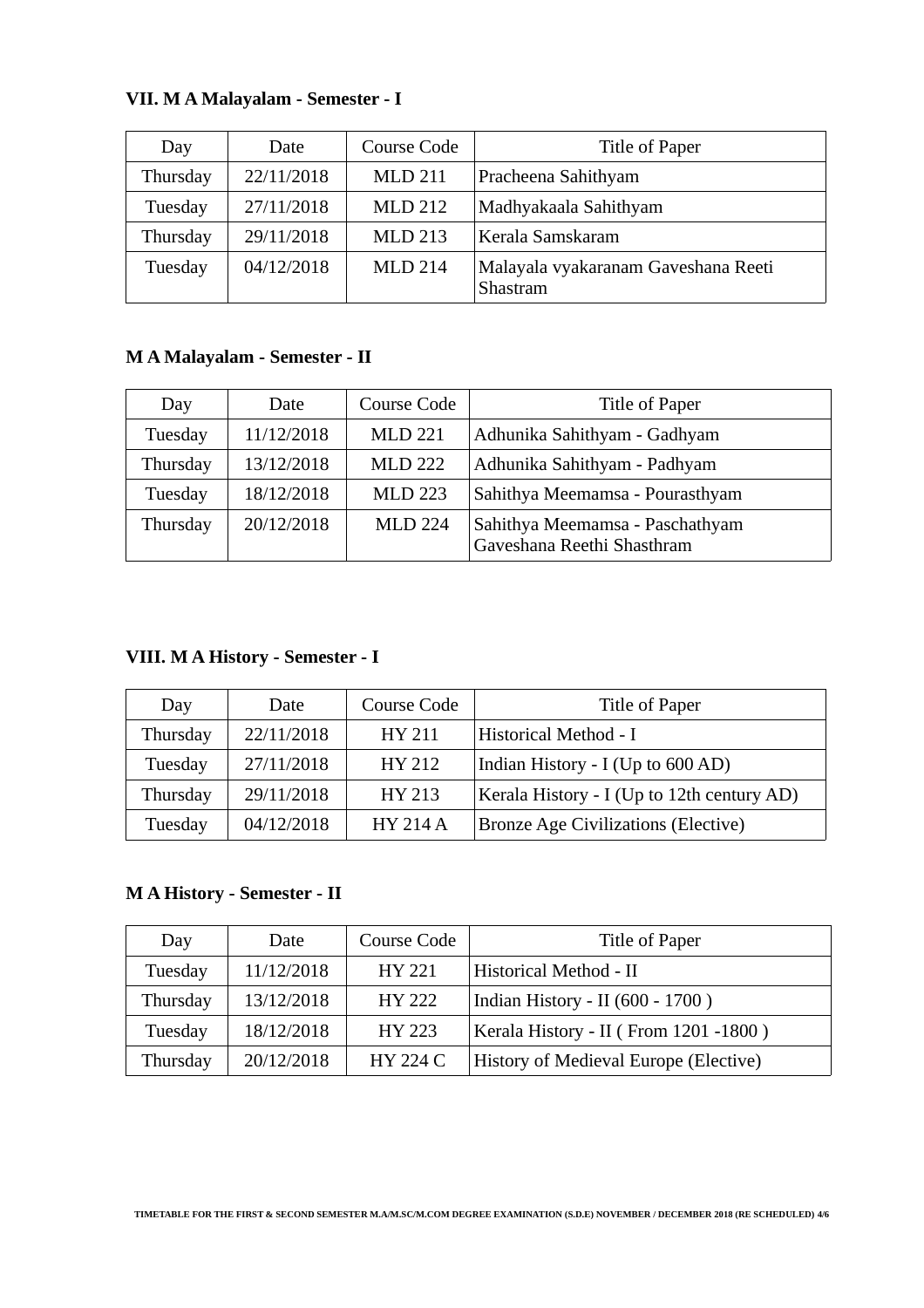### **IX. M.Sc Mathematics - Semester - I**

| Day      | Date       | Course Code   | Title of Paper         |
|----------|------------|---------------|------------------------|
| Thursday | 22/11/2018 | <b>MM 211</b> | Linear Algebra         |
| Tuesday  | 27/11/2018 | MM 212        | <b>Real Analysis I</b> |
| Thursday | 29/11/2018 | MM 213        | Differential Equations |
| Tuesday  | 04/12/2018 | MM 214        | Topology I             |

## **M.Sc Mathematics - Semester - II**

| Day      | Date       | Course Code   | Title of Paper                |
|----------|------------|---------------|-------------------------------|
| Tuesday  | 11/12/2018 | <b>MM 221</b> | Algebra                       |
| Thursday | 13/12/2018 | MM 222        | Real Analysis II              |
| Tuesday  | 18/12/2018 | MM 223        | Topology II                   |
| Thursday | 20/12/2018 | MM 224        | Computer Programming in $C++$ |

# **X. M.Sc Computer Science - Semester - I**

| Day      | Date       | Course Code   | Title of Paper                                         |
|----------|------------|---------------|--------------------------------------------------------|
| Thursday | 22/11/2018 | <b>DCS 11</b> | <b>Computer Architecture</b>                           |
| Tuesday  | 27/11/2018 | <b>DCS 12</b> | Data Structures and Algorithms                         |
| Thursday | 29/11/2018 | <b>DCS 13</b> | <b>Mathematical Foundations of Computer</b><br>Science |
| Tuesday  | 04/12/2018 | <b>DCS 14</b> | <b>Programming Paradigms</b>                           |
| Thursday | 06/12/2018 | <b>DCS 15</b> | <b>Computer Networks</b>                               |

# **M.Sc Computer Science - Semester - II**

| Day      | Date       | <b>Course Code</b> | Title of Paper                             |
|----------|------------|--------------------|--------------------------------------------|
| Tuesday  | 11/12/2018 | <b>DCS 21</b>      | <b>Modern Operating Systems</b>            |
| Thursday | 13/12/2018 | <b>DCS 22</b>      | Advances in Database Management            |
| Tuesday  | 18/12/2018 | DCS <sub>23</sub>  | <b>Object Oriented Analysis and Design</b> |
| Thursday | 20/12/2018 | <b>DCS 24</b>      | Graphics & Multimedia Systems              |
| Thursday | 03/01/2019 | <b>DCS 25</b>      | <b>Optimization Techniques</b>             |